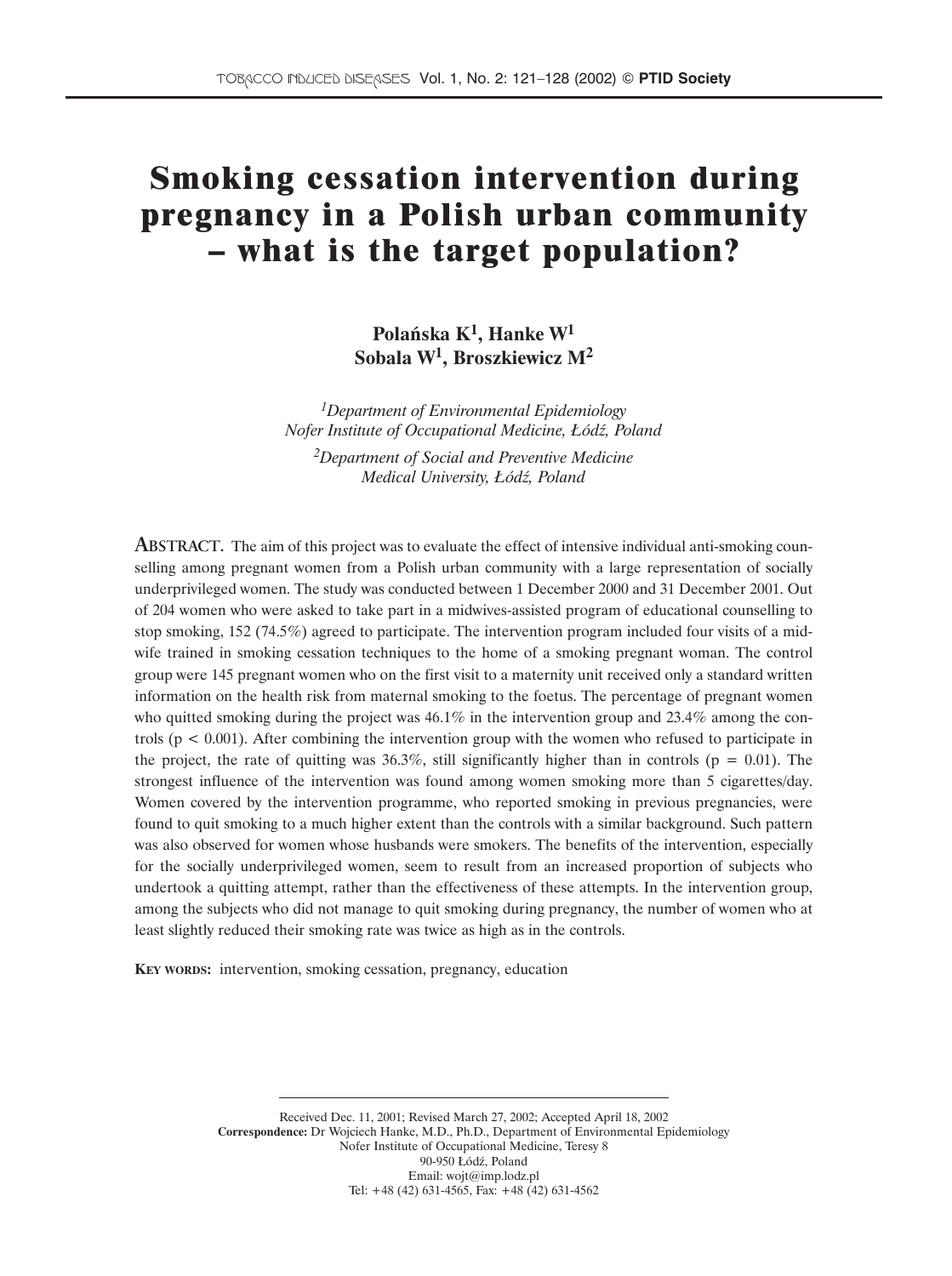## **INTRODUCTION**

From the late fifties, when the first report was published on the possible influence of maternal smoking on birth weight [1], hundreds of studies have demonstrated conclusively that smoking during pregnancy increases the risk of small-for-gestational-age infants and preterm delivery and, consequently, the perinatal mortality [2,3,4]. It was also observed that smokers who had changed their habit during pregnancy had a lower risk of these pathologies. A strong dose-response relationship has been found between the rate of smoking and the birth weight of their children [5,6]. More recent investigations imply that the health consequences of low birth weight can be seen in adult life e.g. as an elevated risk of cardiovascular diseases [7].

Butler and co-workers found that the infants of women who quitted smoking had the birth weights essentially the same as those of non-smokers [8]. However, the evidence that smoking cessation is effective has been provided by studies using the clinical trial design [9] often with an inclusion of objective biochemical measurements to confirm the smoking status of the examined groups [10,11,12]. A meta-analysis of the controlled trials of smoking cessation interventions during pregnancy concluded that overall there was a significant increase in the smoking cessation rates [13]. The benefits of these interventions, measured by the differences in the rate of quitters and average infant birth weight in the intervention and control populations, were varying and it was postulated that only the cognitive behavioural strategies are really effective [14].

The relative gain of the smoking cessation interventions depends not only on the type of activities undertaken but also on the characteristics of pregnant women. Despite the fact that the recognition of smoking as a hazard to reproductive health is fairly universal, one may hypothesize that for some groups of women it will be more difficult to quit smoking during pregnancy than for others. The decision-makers who are in charge of preventive health activities would like to be convinced that investment in the intervention programs in those specific target groups is really cost-effective.

What are these groups? There are only a few reports on the results of smoking cessation programs that would consider the social characteristics of smoking pregnant women [15,16]. This paper reports the results of a randomised controlled trial measuring the effect of intensive individual anti-smoking counselling in the population of Polish women from an urban community, with a large representation of socially underprivileged women.

## **METHODS**

#### *Study populations*

The cluster randomised trial was undertaken in the public district maternity centres in Łódź, Poland. The null hypothesis being tested was that the smoking cessation program conducted by midwives in the homes of pregnant women does not affect the quitting rate

Basing on data for 1999, we found that 15 maternity units in the Łódź district provide prenatal care for about 1600 pregnant women a year. It was estimated from previous surveys that the smoking rate in I trimester of pregnancy is about 30%. Thus, it could be expected that annually approx. 32 smoking pregnant women book for prenatal care in each maternity unit. We calculated that in order to find a significant difference between the quitting rates of 35% and 20%, assuming  $\alpha = 0.05$ and 80% power, the compared populations should include at least 137 subjects. Assuming the 30% refusal rate in the intervention group and about 5% among the controls, the former group should comprise at least 200 subjects and the latter one 144. We found that to accumulate populations of this size, six maternity units should participate in the intervention and four in the control procedures.

204 women in total were asked to take part in a midwivesassisted program of intensive educational counselling to stop smoking. Out of them, 152 (74.5%) agreed to participate in such activities. At the same period of time, 145 (100%) smoking pregnant women who booked for maternity care in four control units agreed to respond to an inquiry about their smoking status and to update this data in 20th month of pregnancy and after delivery.

The study was conducted between 1 December 2000 and 31 December 2001. We decided to use as controls a female population from a different administrative part of the city rather than to randomly allocate women to the intervention and control group from the same maternity units. We expected that the women participating in the program might have some influence on the latter group.

#### *Description of the intervention and control activities*

On their first visit to one of six public maternity units participating in the smoking cessation program, all smoking pregnant women were informed by their physicians about the programme and asked whether they wanted to join it. According to the study protocol, a midwife trained in smoking cessation techniques was to visit the smoking pregnant women in their homes. The women received written materials prepared by Community Health Research Unit in Ottawa that were translated and adapted to the Polish conditions [17].

The programme included four midwife visits. The first visit included a diagnosis of the level of smoking addiction, using the Fagerström method, then discussing the benefits of smoking cessation, and encouraging the woman to take up a decision to quit smoking. The Fagerström Test for Nicotine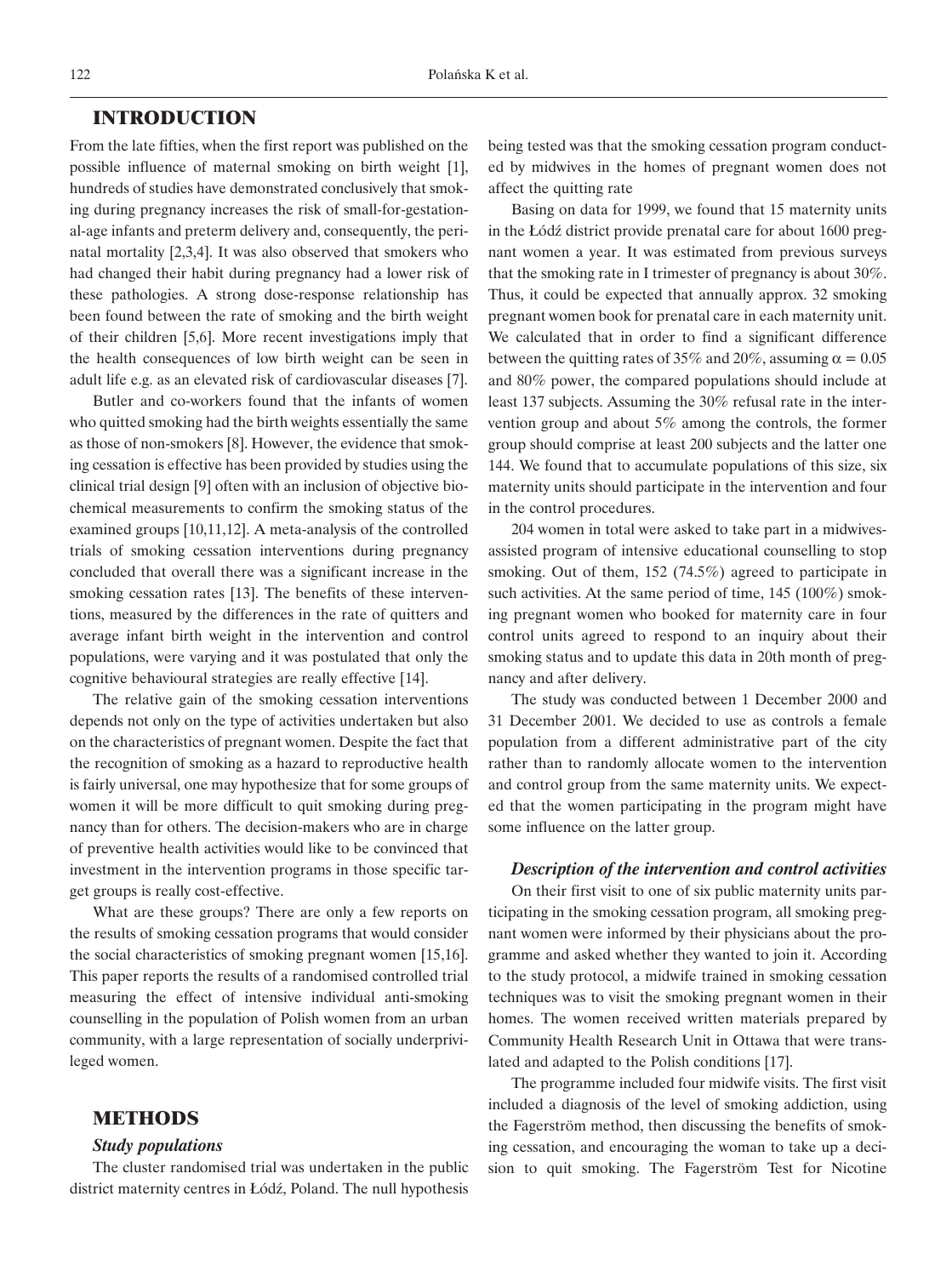Dependence measures physical dependence on nicotine [18]. This test includes 6 questions about the smoking habits. The total score above 6 points indicated that the woman examined may have been physically dependent on nicotine.

On the second visit, about 1-2 weeks later, the pregnant woman who decided to give up smoking determined when this was to be done and signed the "Declaration to quit smoking". On the third visit, scheduled 1-2 days after the expected quitting day, the midwife inquired whether the woman actually acted as she promised. On the fourth visit, one month after the quitting day, the midwife informed the woman how to avoid smoking and keep smoking abstinence. During all the four visits it was stressed that the program is supposed to provide support only to those women who attempt to change their smoking status. The counselling emphasised the potential benefits to the foetus but the decision to quit or not was left to the pregnant woman herself. Once she made a step in this direction, all her further efforts were repeatedly reinforced.

When the woman covered by the program did not manage to quit smoking during the four midwife's visits, she was offered a possibility to continue the intervention activities during another five visits.

Women from the control group, on the first visit to a maternity unit, received a standard written information about the health risk from maternal smoking to the foetus. At the same time, the physician who passed this information encouraged them to stop smoking.

#### *Scope of information obtained*

During the initial contact with the maternity unit the subjects filled in the questionnaire that contained information about their smoking profile (number of cigarettes smoked, years of smoking, partner's smoking, other household members' smoking, smoking in previous pregnancies if any, previous smoking cessation attempts). Such information was obtained from all women participating in the smoking cessation program. Similar data were also collected from those who refused to participate and the control group.

In the control group, the data on smoking habit were updated in the 20th month of pregnancy whereas in the intervention group any changes in the smoking profile were recorded during each visit.

As regards the group of women who refused to participate, it was possible to elicit information about their social characteristics and smoking habit. These were collected during their first visit to maternity unit.

A few days after the delivery the midwives visited the women both from the intervention and control group in their homes. As for the former, they inquired whether anything had changed in their smoking status since the last meeting (maintaining abstinence, smoking relapses, quitting after the period of intervention). In the control group, the smoking status during the whole pregnancy was examined retrospectively.

#### *Data analysis*

The data were analysed with the use of the SPSS package. The statistical measures of relationship included the t-test and the chi-square test or Fisher exact test as appropriate. The level of significance for acceptance of relationship between the variables was the conventional 0.05.

## **RESULTS**

#### *Comparison of social characteristics of the examined groups*

The intervention and control subjects had comparable demographic profiles (Table 1). The average age of women in both groups was 25.8 years. The intervention group was more frequently found to be unmarried and primigravida and to have only the primary or vocational education. None of these differences was statistically significant. No differences were noted between the two groups with respect to the employment status.

In the intervention group, the husbands/partners of the subjects were found to be smokers as often (85.5%) as those of the controls  $(76.6, p = 0.05)$ . More pronounced differences were noted when other smokers in the household were taken into account (58.6% vs.43.4%,  $p=0.009$ ). The women from the intervention group who were pregnant in the past, admitted smoking in previous pregnancies slightly more frequently than the controls did (89.5 vs.85.1%,  $p = 0.4$ ).

The intervention group smoked more cigarettes per day on average (12.3  $\pm$  5.9 vs. 10.9  $\pm$  5.7, p = 0.04). The level of smoking addiction measured by the Fagerström test was significantly higher in the intervention group (3.6  $\pm$  2.1 vs. 2.2  $\pm$ 1.8,  $p < 0.001$ ).

There were no statistically significant differences between the intervention and refusal groups. Women from the refusal group were more often unmarried than those from the intervention group (65.4 vs. 52.0,  $p = 0.09$ ). In this group, the average period of smoking was  $7.4 \pm 5.9$  and the number of cigarettes/day  $12.3 \pm 6.7$ .

### *Rate of quitting smoking*

The percentage of pregnant women who quitted smoking was 46.1% in the intervention group and 23.4% among the controls ( $p < 0.001$ ) (Table 2). In the refusal group ( $N = 52$ ) four women quitted smoking, while the smoking status of others was unknown. After combining the intervention group with the group of women who refused to participate in the project, the rate of quitting was 36.3%, thus still significantly higher  $(p = 0.01)$  than in the control group.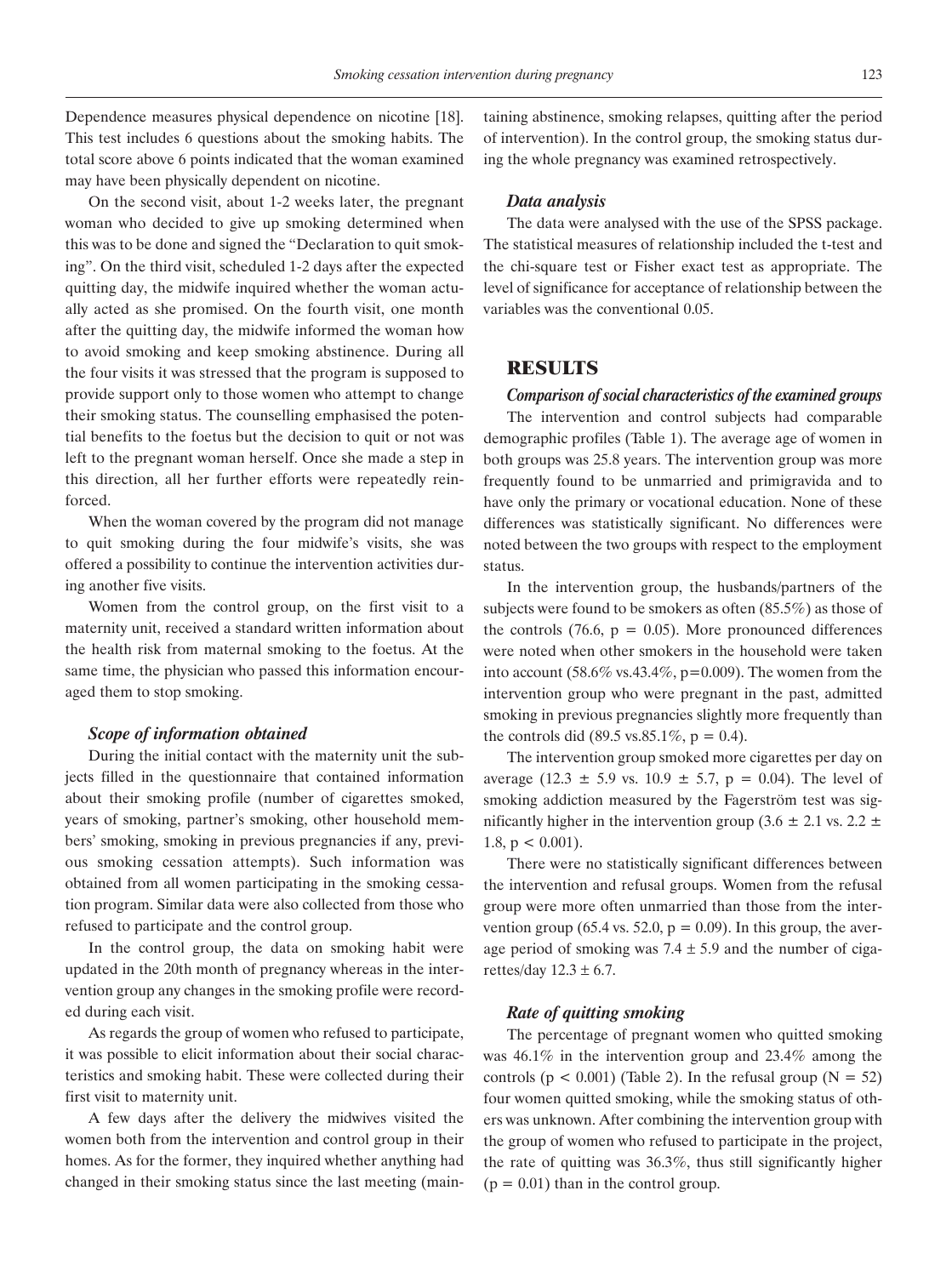|  |  | Table 1. Social characteristics of the intervention, control and refusal groups |  |  |  |  |  |  |  |
|--|--|---------------------------------------------------------------------------------|--|--|--|--|--|--|--|
|--|--|---------------------------------------------------------------------------------|--|--|--|--|--|--|--|

| Variable                                                                                                                     |                | Intervention<br>$(N = 152)$              |                | Control<br>$(N = 145)$                   | Refusal<br>$(N = 52)$      |                          |  |
|------------------------------------------------------------------------------------------------------------------------------|----------------|------------------------------------------|----------------|------------------------------------------|----------------------------|--------------------------|--|
|                                                                                                                              | $\mathbf n$    | $\%$                                     | $\mathbf n$    | $\%$                                     | $\mathbf n$                | $\%$                     |  |
| Education<br>Primary or vocational<br>(8 or 11 years of education)<br>College or university<br>(12 or 17 years of education) | 125<br>27      | 82.2<br>17.8                             | 110<br>35      | 75.9<br>24.1                             | 40<br>12                   | 76.9<br>23.1             |  |
| Marital status<br>Married<br>Unmarried                                                                                       | 73<br>79       | 48.0<br>52.0                             | 86<br>59       | 59.3<br>40.7                             | 18<br>34                   | 34.6<br>65.4             |  |
| Number of children<br>$\boldsymbol{0}$<br>$1\,$<br>$\geq$ 2                                                                  | 81<br>35<br>36 | 53.3<br>23.0<br>23.7                     | 61<br>41<br>43 | 42.1<br>28.3<br>29.6                     | 29<br>12<br>11             | 55.8<br>23.1<br>21.1     |  |
| Employment status<br>Employed<br>Unemployed                                                                                  | 55<br>97       | 36.2<br>63.8                             | 51<br>94       | 35.2<br>64.8                             | 19<br>33                   | 36.5<br>63.5             |  |
| Years of smoking<br>$<$ 5<br>$5 - 10$<br>>10                                                                                 | 45<br>73<br>34 | 29.6<br>48.0<br>22.4                     | 45<br>79<br>21 | 31.0<br>54.5<br>14.5                     | 19<br>21<br>12             | 36.5<br>40.4<br>23.1     |  |
| No of cigarettes smoked/day<br>< 5<br>$5-10$<br>>10                                                                          | 10<br>65<br>77 | $6.6*$<br>42.8<br>50.6                   | 13<br>82<br>50 | 9.0<br>56.5<br>34.5                      | $\overline{4}$<br>27<br>21 | 7.7<br>51.9<br>40.4      |  |
| Fagerström test<br>$0 - 6$<br>$7-9$                                                                                          | 138<br>14      | 90.8*<br>9.2                             | 143<br>2       | 98.6<br>1.4                              | 46<br>6                    | 88.5<br>11.5             |  |
| Husband smoking<br>Yes<br>No                                                                                                 | 130<br>22      | 85.5<br>14.5                             | 111<br>34      | 76.6<br>23.4                             | 46<br>6                    | 88.5<br>11.5             |  |
| Any other household member smoking?<br>Yes<br>No                                                                             | 89<br>63       | 58.6*<br>41.4                            | 63<br>82       | 43.4<br>56.6                             | 33<br>19                   | 63.5<br>36.5             |  |
| Smoking in previous pregnancies<br>Primigravidas<br>Yes<br>No                                                                | 76<br>68<br>8  | $\overline{\phantom{m}}$<br>89.5<br>10.5 | 58<br>74<br>13 | $\overline{\phantom{0}}$<br>85.1<br>14.9 | 25<br>23<br>$\overline{4}$ | $\equiv$<br>85.2<br>14.8 |  |

 $*$  statistically significant ( $p < 0.05$ ) difference in distributions of groups intervention and control.

The effect of the intervention was much more evident in the group with only primary or vocational education (41.6% vs. 17.3%,  $p < 0.001$ ) than with a college or university degree  $(66.7\% \text{ vs. } 42.9\%, \text{ p} = 0.06)$ . A similar pattern was observed in the combined intervention and refusal groups versus the control group.

When the number of cigarettes/day reported on the first visit was considered, the strongest influence of the intervention was found in the group smoking 5-10 cigarettes/day  $(53.8\% \text{ vs. } 26.8\%, \text{ p} < 0.001)$  and more than 10 cigarettes/day  $(33.8\% \text{ vs. } 14.0\%, \text{ p} = 0.01)$ . Out of the subjects from the intervention group and the combined intervention and refusal group who scored above six on the Fagerström test, respectively fifty percent and thirty-five percent were found to quit smoking. Both findings were significantly higher than those obtained in the control group with similar test results.

The women covered by the intervention program who reported smoking in previous pregnancies were noted to quit smoking to a much higher extent than the controls with a similar background (29.4% vs. 9.5%,  $p = 0.002$ ). A similar pattern was observed in the combined intervention and refusal groups versus the control group (23.1% vs. 9.5%,  $p = 0.02$ ). Such pattern was also observed in the group of women whose husbands were smokers  $(44.6\% \text{ vs. } 18.0\%, \text{ p} < 0.001)$ . After combining the intervention group with the group of women who refused to participate in the project, the rate of quitting was still significantly higher than in the control group (34.7 vs.  $18.0, p = 0.02$ ).

#### *Attempts to quit smoking*

The intervention group almost twice as often as the controls undertook at least one attempt to quit smoking (78.9% vs.  $40.0\%$ ,  $p < 0.001$ ) (Table 3). This pattern could best be seen among the subjects with primary or vocational education. In the intervention group with such level of education 76.0% made such challenge, compared to 31.8% from the control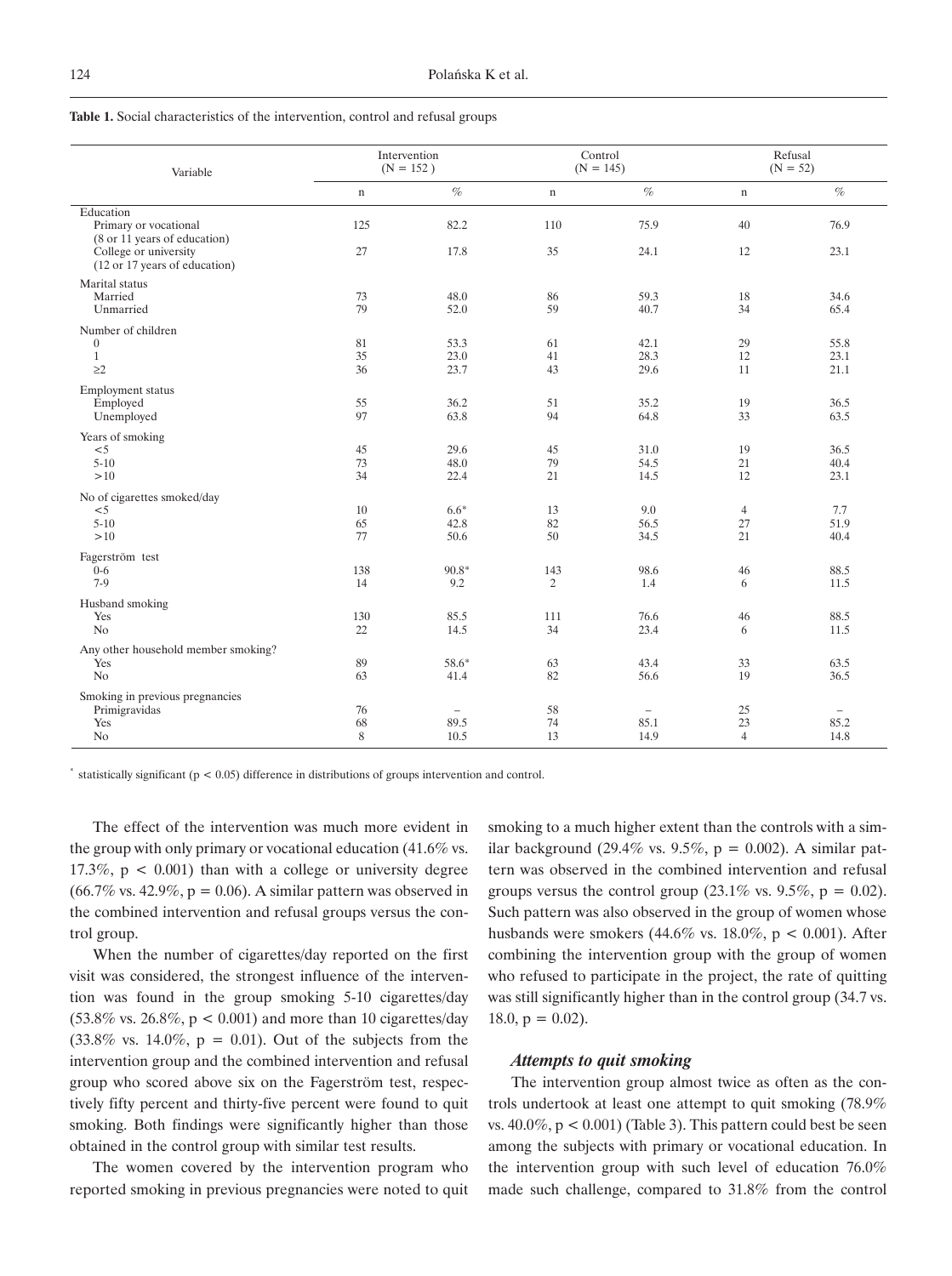|                                                    | Intervention |             |         |                                 | Control        |                |             | Intervention and Refusal |          |  |
|----------------------------------------------------|--------------|-------------|---------|---------------------------------|----------------|----------------|-------------|--------------------------|----------|--|
| Variable                                           | $\mathbf N$  | $\mathbf n$ | $\%$    | $\mathbf N$                     | $\mathbf n$    | $\%$           | $\mathbf N$ | $\mathbf n$              | $\%$     |  |
| All groups                                         | 152          | 70          | $46.1*$ | 145                             | 34             | 23.4           | 204         | 74                       | $36.3**$ |  |
|                                                    |              |             |         | Education                       |                |                |             |                          |          |  |
| Primary or vocational                              | 125          | 52          | $41.6*$ | 110                             | 19             | 17.3           | 165         | 54                       | $32.7**$ |  |
| College or university                              | 27           | 18          | 66.7    | 35                              | 15             | 42.9           | 39          | 20                       | 51.3     |  |
| Number of cigarettes/day smoked before the attempt |              |             |         |                                 |                |                |             |                          |          |  |
| $<$ 5                                              | 10           | 9           | $90.0*$ | 13                              | 5              | 38.5           | 14          | 9                        | 64.3     |  |
| $5 - 10$                                           | 65           | 35          | 53.8*   | 82                              | 22             | 26.8           | 92          | 36                       | 39.1     |  |
| >10                                                | 77           | 26          | $33.8*$ | 50                              | $\tau$         | 14.0           | 98          | 29                       | $29.6**$ |  |
|                                                    |              |             |         | Fagerström test                 |                |                |             |                          |          |  |
| $0-6$                                              | 138          | 63          | $45.7*$ | 143                             | 34             | 23.8           | 184         | 67                       | $36.4**$ |  |
| $7-9$                                              | 14           | $\tau$      | 50.0    | $\mathfrak{2}$                  | $\overline{0}$ | $\overline{0}$ | 20          | 7                        | 35.0     |  |
|                                                    |              |             |         | Smoking in previous pregnancies |                |                |             |                          |          |  |
| Primigravidas                                      | 76           | 43          | 56.6*   | 58                              | 20             | 34.5           | 101         | 45                       | 44.6     |  |
| Yes                                                | 68           | 20          | $29.4*$ | 74                              | $\tau$         | 9.5            | 91          | 21                       | $23.1**$ |  |
| No                                                 | 8            | 7           | 87.5    | 13                              | $\tau$         | 53.8           | 12          | 8                        | 66.7     |  |
| Smoking husband                                    |              |             |         |                                 |                |                |             |                          |          |  |
| Yes                                                | 130          | 58          | $44.6*$ | 111                             | 20             | 18.0           | 176         | 61                       | $34.7**$ |  |
| No                                                 | 22           | 12          | 54.5    | 34                              | 14             | 41.2           | 28          | 13                       | 46.4     |  |

Table 2. Quitting smoking and social characteristics of the examined subjects (% calculated as a fractions of all subjects in the given subgroup)

 $*$  statistically significant ( $p < 0.05$ ) difference in distributions of groups intervention and control;

\*\* statistically significant (p<0.05) difference in distributions of groups intervention and refusal combined and control.

**Table 3.** Quitting attempts among the intervention and control subjects (% calculated as a fraction of all subjects in the given subgroup)

| Variable              |             | Intervention |                                                    |                | Control          |              |
|-----------------------|-------------|--------------|----------------------------------------------------|----------------|------------------|--------------|
|                       | $\mathbf N$ | n            | $\%$                                               | ${\bf N}$      | $\mathbf n$      | $\%$         |
| All groups            | 152         | 120          | 78.9*                                              | 145            | 58               | 40.0         |
|                       |             |              | Education                                          |                |                  |              |
| Primary or vocational | 125         | 95           | $76.0*$                                            | 110            | 35               | 31.8         |
| College or university | 27          | 25           | 92.6*                                              | 35             | 23               | 65.7         |
|                       |             |              | Number of cigarettes/day smoked before the attempt |                |                  |              |
| < 5                   | 10          | 10           | 100                                                | 13             | 11               | 84.6         |
| $5 - 10$              | 65          | 53           | $81.5*$                                            | 82             | 35               | 42.7         |
| $>10$                 | 77          | 57           | $74.0*$                                            | 50             | 12               | 24.0         |
|                       |             |              | Fagerström test                                    |                |                  |              |
| $0 - 6$               | 138         | 111          | $80.4*$                                            | 143            | 58               | 40.6         |
| $7-9$                 | 14          | 9            | 64.3                                               | $\overline{c}$ | $\boldsymbol{0}$ | $\mathbf{0}$ |
|                       |             |              | Smoking in previous pregnancies                    |                |                  |              |
| Primigravidas         | 76          | 67           | 88.2*                                              | 58             | 31               | 53.4         |
| Yes                   | 68          | 45           | $66.2*$                                            | 74             | 19               | 25.7         |
| No                    | 8           | 8            | 100                                                | 13             | 8                | 61.5         |
|                       |             |              | Smoking husband                                    |                |                  |              |
| Yes                   | 130         | 100          | 76.9*                                              | 111            | 38               | 34.2         |
| No                    | 22          | 20           | 90.9*                                              | 34             | 20               | 58.8         |

\* statistically significant (p < 0.05) difference in distributions of groups intervention and control.

group ( $p < 0.001$ ). This finding was to a much lesser extent observed among women who had a college or university degree. It is worth noting that women from the intervention group who had primary or vocational education were trying to quit smoking even harder than those with a college or university degree in the control group (76.0% vs. 65.7%). As regards the percentage of women who had undertaken at least one quitting attempt, significant differences between the interven-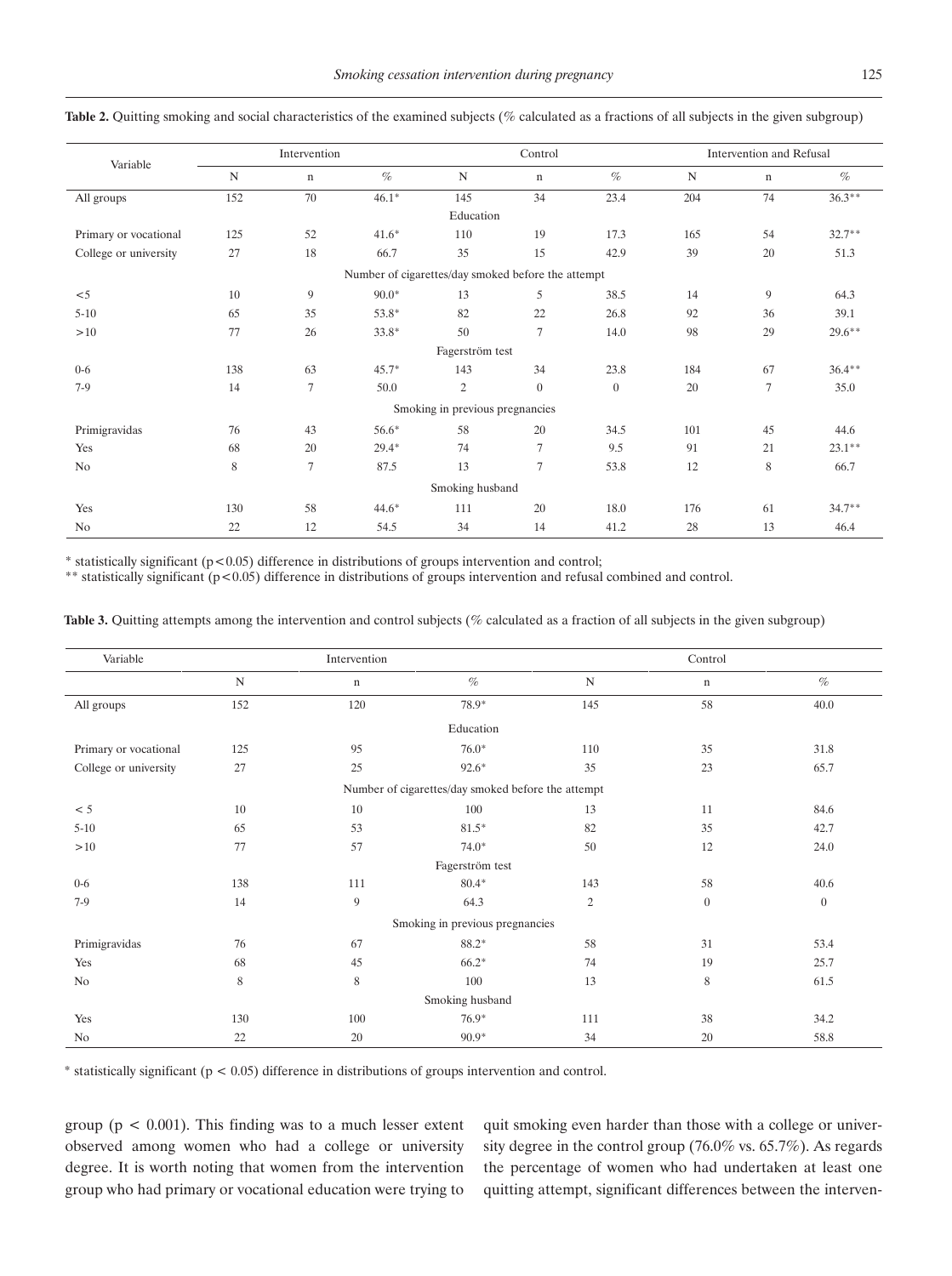| Variable                                           |             | Intervention   |                                 |                  | Control          |                          |  |  |  |
|----------------------------------------------------|-------------|----------------|---------------------------------|------------------|------------------|--------------------------|--|--|--|
|                                                    | $\mathbf N$ | n              | $\%$                            | $\mathbf N$      | $\mathbf n$      | $\%$                     |  |  |  |
| All groups                                         | 120         | 70             | 58.3                            | 58               | 34               | 58.6                     |  |  |  |
|                                                    |             |                | Education                       |                  |                  |                          |  |  |  |
| Primary or vocational                              | 95          | 52             | 54.7                            | 35               | 19               | 54.3                     |  |  |  |
| College or university                              | 25          | 18             | 72.0                            | 23               | 15               | 65.2                     |  |  |  |
| Number of cigarettes/day smoked before the attempt |             |                |                                 |                  |                  |                          |  |  |  |
| < 5                                                | 10          | 9              | 90.0                            | 11               | 5                | 45.5                     |  |  |  |
| $5 - 10$                                           | 53          | 35             | 66.0                            | 35               | 22               | 62.9                     |  |  |  |
| >10                                                | 57          | 26             | 45.6                            | 12               | $\tau$           | 58.3                     |  |  |  |
|                                                    |             |                | Fagerström test                 |                  |                  |                          |  |  |  |
| $0 - 4$                                            | 111         | 63             | 56.8                            | 58               | 34               | 58.6                     |  |  |  |
| $7-9$                                              | 9           | $\tau$         | 77.8                            | $\boldsymbol{0}$ | $\boldsymbol{0}$ | $\overline{\phantom{a}}$ |  |  |  |
|                                                    |             |                | Smoking in previous pregnancies |                  |                  |                          |  |  |  |
| Primigravidas                                      | 67          | 43             | 64.2                            | 31               | 20               | 64.5                     |  |  |  |
| Yes                                                | 45          | 20             | 44.4                            | 19               | $\overline{7}$   | 36.8                     |  |  |  |
| No                                                 | 8           | $\overline{7}$ | 87.5                            | 8                | $7\phantom{.0}$  | 87.5                     |  |  |  |
| Smoking husband                                    |             |                |                                 |                  |                  |                          |  |  |  |
| Yes                                                | 100         | 58             | 58.0                            | 38               | 20               | 52.6                     |  |  |  |
| No                                                 | 20          | 12             | 60.0                            | 20               | 14               | 70.0                     |  |  |  |

**Table 4.** Effectiveness of quitting attempts by social variables (% calculated as a fraction of all subjects with quitting attempts in given subgroup)

**Table 5.** Changes in the smoking profile in the intervention and control groups (quitters excluded)

| Examined group             | Reduced number of cigarettes |      | No change |      | consumption |      | Mean daily reduction in cigarette Mean difference in the daily con-<br>sumption of cigarettes |           |  |  |
|----------------------------|------------------------------|------|-----------|------|-------------|------|-----------------------------------------------------------------------------------------------|-----------|--|--|
|                            | $\mathbf n$                  | $\%$ | N         | $\%$ | Av. $%$     | SD.  | Av.                                                                                           | <b>SD</b> |  |  |
| Intervention<br>$(n = 82)$ | 75                           | 91.5 |           | 8.5  | 60.8        | 16.0 | 8.5                                                                                           | 4.1       |  |  |
| Control<br>$(n = 111)$     | 56                           | 50.5 | 55        | 49.5 | 57.1        | 14.5 | 7.5                                                                                           | 3.9       |  |  |
| p value                    | < 0.001                      |      |           |      | 0.1         |      |                                                                                               | 0.09      |  |  |

tion and control subjects were found only in the subgroups smoking five or more cigarettes/day.

Sixty four percent of the intervention subjects who scored above six on the Fagerström test, compared to none of two controls with similar test results, undertook an attempt to quit smoking ( $p = 0.2$ ).

The percentage of subjects from the intervention group who smoked in previous pregnancies and undertook a quitting attempt during the project was twice as large as that of the controls (66.2% vs. 25.7%,  $p < 0.001$ ). A similar trend could be seen for the variable of living with smoking husband/partner (76.9% vs. 34.2%, p < 0.001).

#### *Effectiveness of smoking cessation attempts*

The effectiveness of smoking cessation attempts (success rate), measured by the ratio of successful quitters to all who attempted to quit smoking, was 58.3% and 58.6%, respectively in the intervention and control groups ( $p = 1.0$ ) (Table 4). No differences were found either in the success rate calculat-

ed for education subgroups. With respect to the number of cigarettes smoked, the effectiveness of quitting attempts was found to decrease with an increasing number of cigarettes/day in the intervention group. An opposite trend was observed in the control group. However, in view of the small number of subjects in each subgroup, the statistical significance of these patterns was not proved. Neither the results of the Fagerström test, nor the smoking in previous pregnancies or living with a non-smoking husband/partner enhanced the effectiveness of the quitting attempts.

#### *Smoking reduction among non-quitters*

The two groups examined were compared with respect to the smoking reduction rate in the subgroups of women who did not manage to quit smoking during pregnancy (Table 5). In the intervention group, the number of subjects who were able to at least slightly reduce their smoking rate was twice as large as in the controls (91.5% vs. 50.5%,  $p < 0.001$ ). Both groups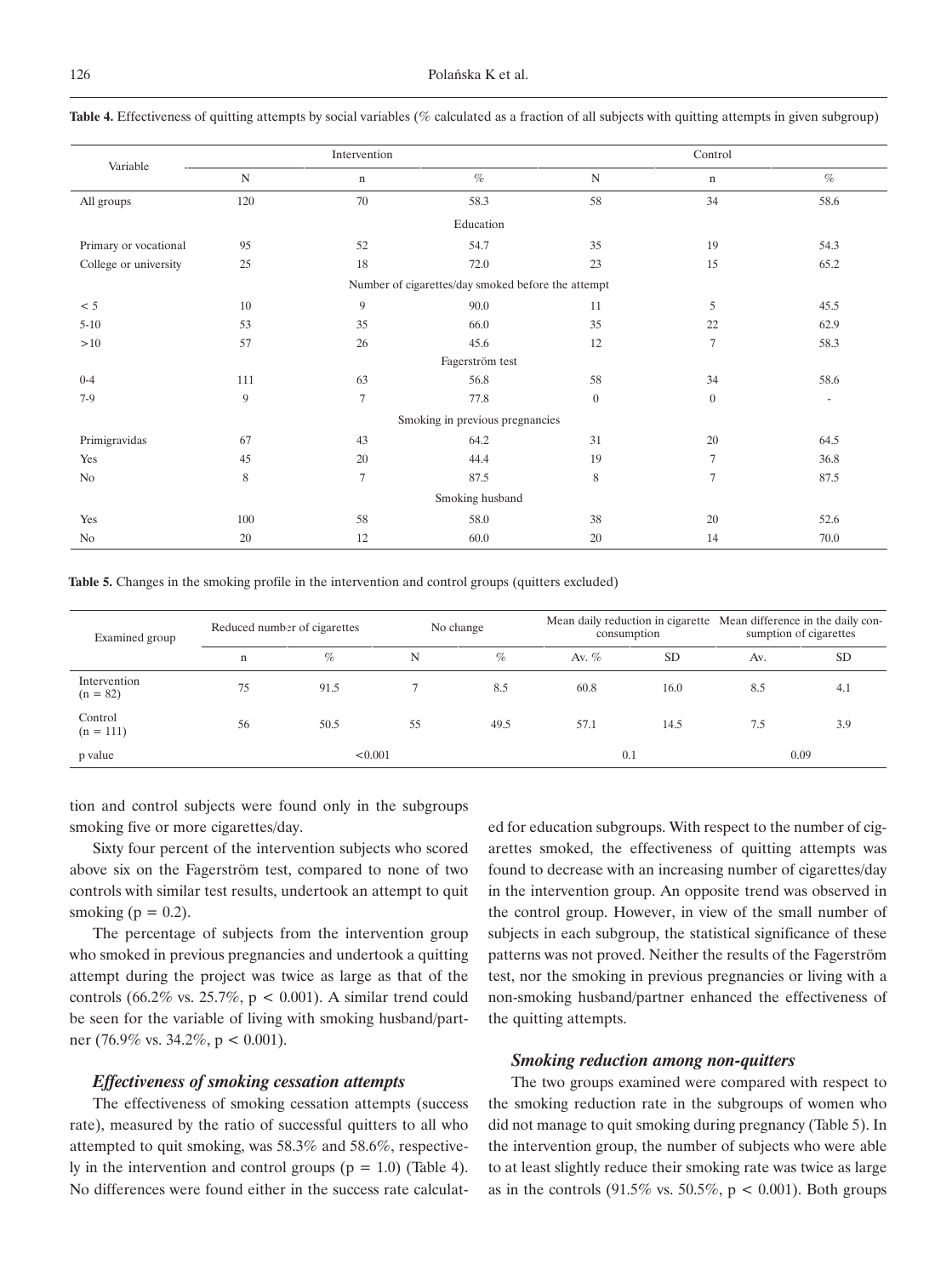reduced the number of cigarettes smoked by more than 50%, which corresponded to about 7-8 cigarettes/day on average.

# **DISCUSSION**

We found that the midwife-assisted smoking cessation intervention was effective when compared with the results obtained for controls covered by routine procedures. The quitting effect referred mainly to the subjects with primary education and who smoked more than 5 cigarettes/day at booking to the maternity unit.

The rates of quitting smoking we noted were much higher than those reported by other investigators [3,9,19,20,21,22, 23,24]. The latter were usually at the level of 2-17% in the control group and 6-27% in the intervention one. The high percentage of quitters in the Polish population may be explained by the fact that in this country the population of smoking women to a much higher extent includes the occasional smokers who may have less problems with quitting smoking during pregnancy than those strongly addicted to tobacco. The quitting rate of 23,4% in the control group is very close to those reported in other Polish surveys of pregnant women [25,26]. The large proportion of quitters in the intervention group may result from a rather low participation rate of women to whom the intervention was offered. We may speculate that women who agreed to take part in the programme were more inclined to quit smoking than those who refused. No such selection bias was found in the case of controls.

We did not verify the self-reported smoking status by using biomarkers of exposure to tobacco smoke. From our previous investigations we know that about 20% of smokers may not admit that they smoke [26]. It may be possible that a similar proportion of smokers was not identified in our study and consequently was not assigned either to the intervention or control group. We cannot predict whether the inclusion of representatives of this group would result in an increase in the quitting rate (as they are more conscious of the smoking hazard) or a decrease (as they are not willing to accept any counselling). Our position is that whatever the direction of this bias might be, it should refer to both the groups compared, hence the final findings should not be affected.

One of the consequences of not using any validation of the smoking status may be an overestimation of the quitting rate in the intervention group, since they may have reported false results just to please their counsellors. However, as a consequence, the effectiveness of such attempts must be lower in the intervention group (those claiming false attempts would not report abstinence for a long period of time and their attempt would be registered as unsuccessful), which was not the case in our study.

Almost all the non-quitters in the intervention group and half of them in the controls reported some reduction in the amount of cigarettes smoked. These rates are twice as high as in the study of Hartman et al. [10] in which resident physicians provided self-helped materials to intervention subjects. The explanation may be what was already mentioned that the smoking pregnant women in Poland derive mainly from the population of occasional smokers, and those of them who do not manage to quit smoking can at least reduce the number of cigarettes smoked during pregnancy. It is also possible that the women willing to stop smoking may have been over-represented in the intervention group.

Both the maternity units participating in the intervention program and the control ones were selected randomly. However, due to a substantial rate of non-participants the two examined groups were not exactly comparable. To eliminate the possible bias resulting from this situation, two major variables were controlled that affected the decision to cease smoking i.e. education and cigarette consumption prior to intervention. A similar approach was used for other characteristics well known to hinder the quitting attempts: smoking husbands/partners, other smoking household member, smoking in previous pregnancies.

# **CONCLUSIONS**

The midwife-assisted smoking cessation intervention seems to be an effective tool in the activities to help pregnant smokers from urban communities, where the smoking rates are relatively high, to make a decision to quit smoking in view of the potential hazard to their pregnancies and the children to be born. This kind of preventive program is well-suited for women with low education, who are heavy smokers and who do not receive support from their families while making efforts to give up smoking. More information about the potential benefits of the proposed intervention will be gathered when the analysis of pregnancy outcomes has been completed.

#### **REFERENCES**

- 1. Simpson WJ. A preliminary report on cigarette smoking and the incidence of prematurity. American Journal of Obstetrics and Gynecology 1957; 73: 808-815.
- 2. Haddow JE, Wald NJ, Palomaki GE, Kloza EM, Knight GJ. Cotinine-assisted intervention in pregnancy to reduce smoking and low birthweight delivery. British Journal of Obstetrics and Gynaecology 1991; 98: 859-865.
- 3. Hjalmarson AI, Svanberg B, Hahn L. Stopping smoking in pregnancy: effect of a self-help manual in controlled trial. British Journal of Obstetrics and Gynaecology 1991; 98: 260-264.
- 4. MacArthur C, Knox EG, Newton JR. Effect of anti-smoking health education on infant size at birth: a randomized con-